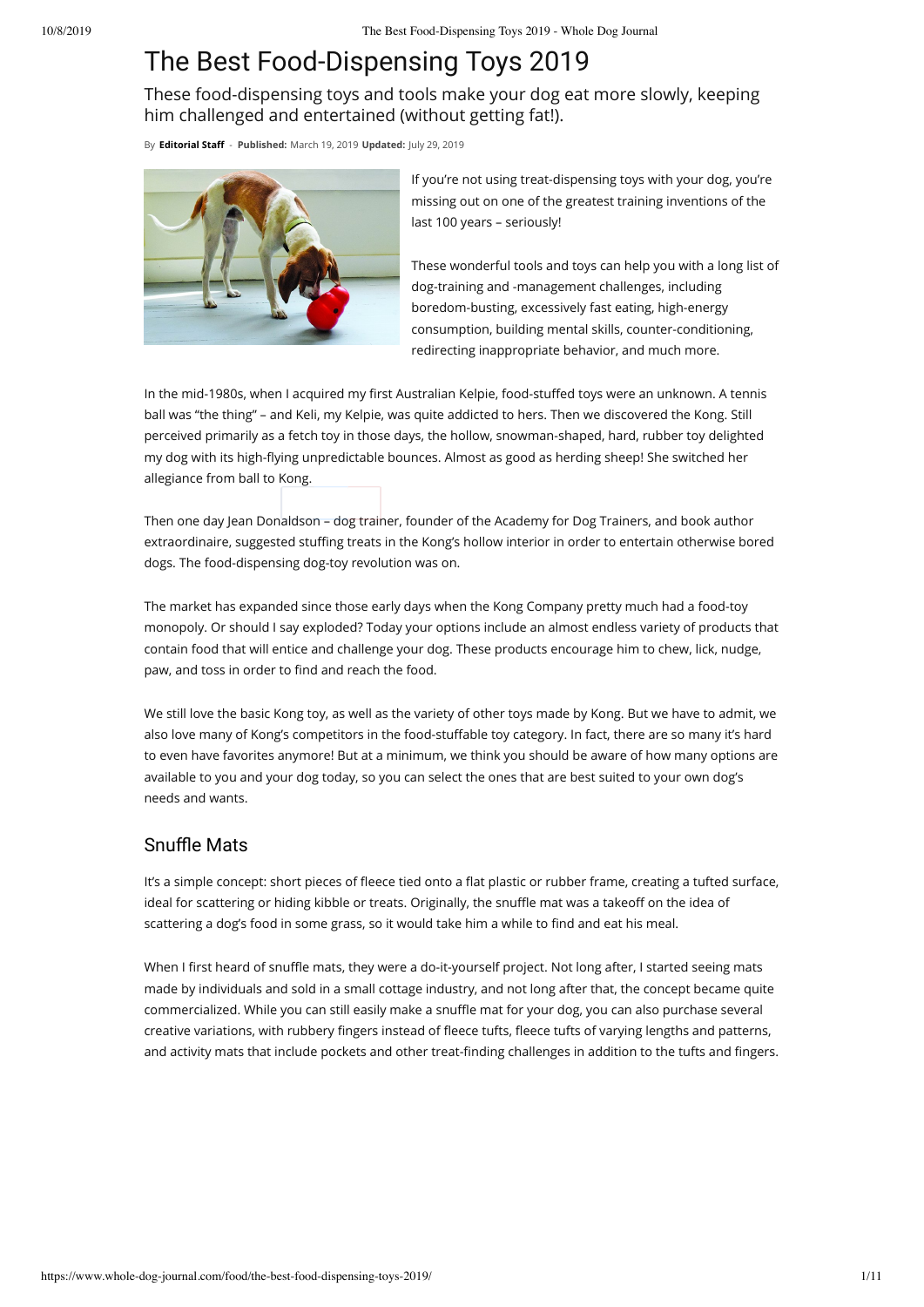

These mats can serve several different purposes. They are perfect for dogs who eat too quickly and are at constant risk of choking on a bowlful of unchewed food or inhaling bits of their food. Sniffing out and retrieving bits of food from the many mat crevices is guaranteed to slow down the most ravenous speedeater.

Snuffle mats are also useful for keeping your dog occupied during events when she might otherwise get fussy. My dog Kai's snuffle mat was a godsend while he impatiently waited his turn at agility class. The mat kept him calmly and happily searching for treats instead of barking from frustration and arousal at the sight of other dogs running the course.

The mats also may be used to keep your dog from getting bored when left alone (not recommended for a persistent or aggressive chewer!). Just load the mat, set it down for her in her "home-alone" space, and you're good to go.

Some dogs, especially the gentler, less assertive ones, need a little help learning how to use the mat. You may need to start by dropping treats on top, rather than burying them deep in the mat. As your dog gets the idea, you can start pushing treats deeper and deeper into the tufts, until your dog really has to work to get them.

### **Benefits**

- Toss in the washing machine when they start getting sticky, stinky, or moldy; many can also be put in the dryer.
- The dog gets to use her sense of smell, touch, and taste to find food.

# Caution

• Dogs can chew these up (and ingest them!). Do not leave your dog alone with a snuffle mat if she's an aggressive chewer and/or prone to ingesting non-food items.

#### *Whole Dog Journal-Approved Snuffle Mats*

**Darkyazi Snuffle Mat/Nosework Blanket, \$31** 

**Paw5's Wooly Snuffle Mat, \$40, (215) 383-1654** 

#### **Petvins Dog Feeding Snuffle Mat, \$37**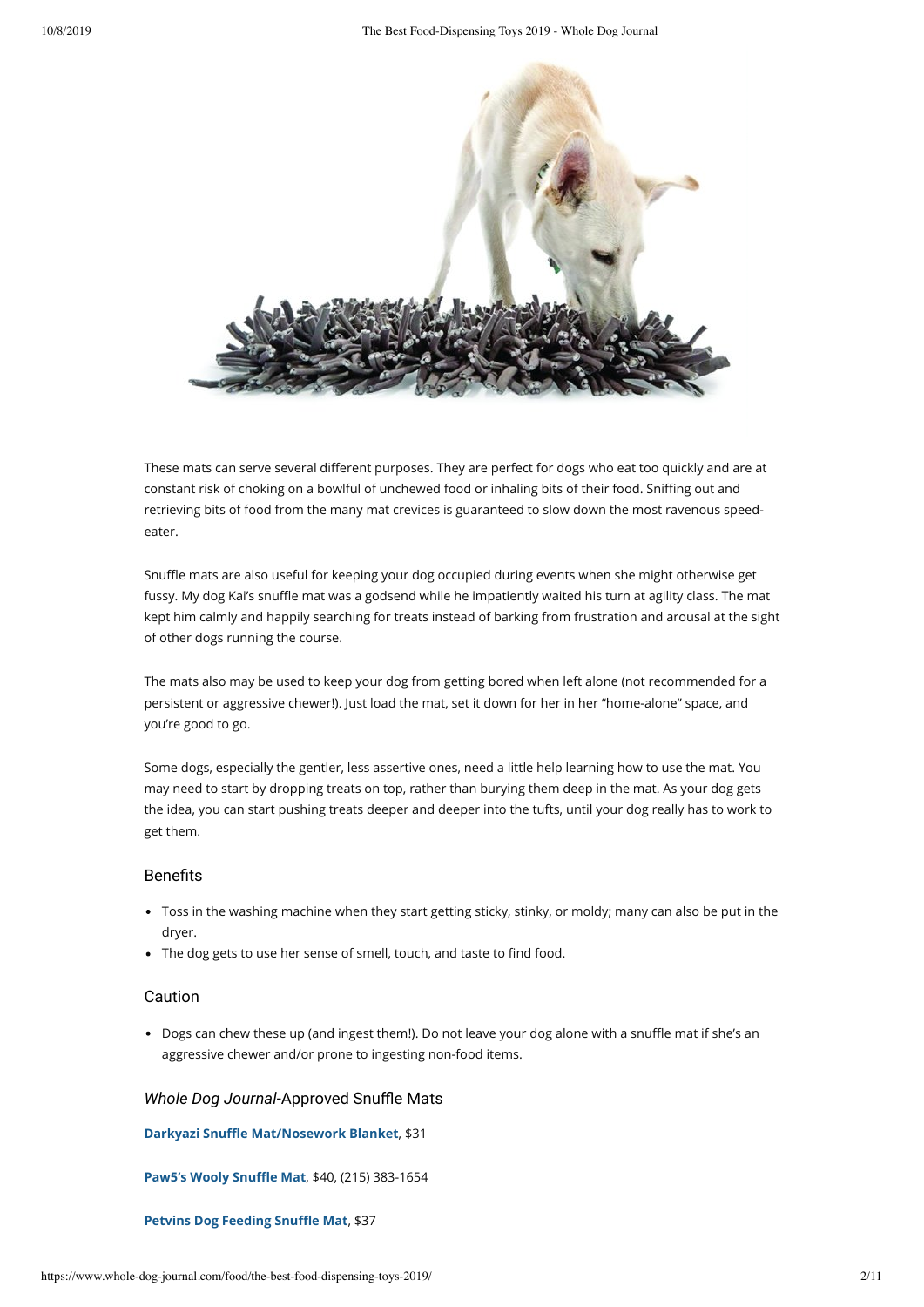#### **SNiFFiz Smelly Matty**, \$55

#### **Good instructions for a make-it-yourself snuffle mat**

# Fill-with-Food Toys to Lick and Chew

The snowman-shaped Kong toy is still around, of course, and is still a great choice for stuffing food into, as well as a fetch toy. While not indestructible, the black Kongs are very tough and a wise choice for the aggressive chewer. In fact, I still have the original black Kong that Keli happily chased some 30-plus years ago. It's a little worse for wear, but it's still here!

In addition to the classic red and black Kongs, the Kong Company also offers "puppy" Kongs in pink and blue that are a little softer and easier to chew.



Between Kong Company and their competitors (including Busy Buddy, Idepet, Trixie, and others), there is an almost endless list of food-stuffable toys of various shapes, colors, sizes, and materials. Some are grooved, inviting your dog to lick squeeze cheese or peanut butter from the grooves. Some are hollow, encouraging chewing more than licking. You can stuff your dog's entire meal into a few hollow toys, and even freeze them, to slow down the fast eater and keep the bored dog occupied for a longer time. Our freezers almost always contain a few!

#### **Benefits**

- Most are dishwasher safe.
- Wide variety of products; novel products will keep your dog engaged.

#### Cautions

- Some dogs have little interest in actively chewing to access treats and food. You may have to encourage yours, or choose a different type of food toy.
- Dogs can chew these up (and ingest them!). Either select super-tough toys specifically designed for aggressive chewers or do not leave your dog alone with her food-stuffed toy if she's an aggressive chewer.

#### *Whole Dog Journal*-Approved Fill-with-Food Toys

**Busy Buddy's Twist'n Treat**, \$5-\$14, depending on size. *Available in pet supply stores and online, or from its maker.* (866) 738-4379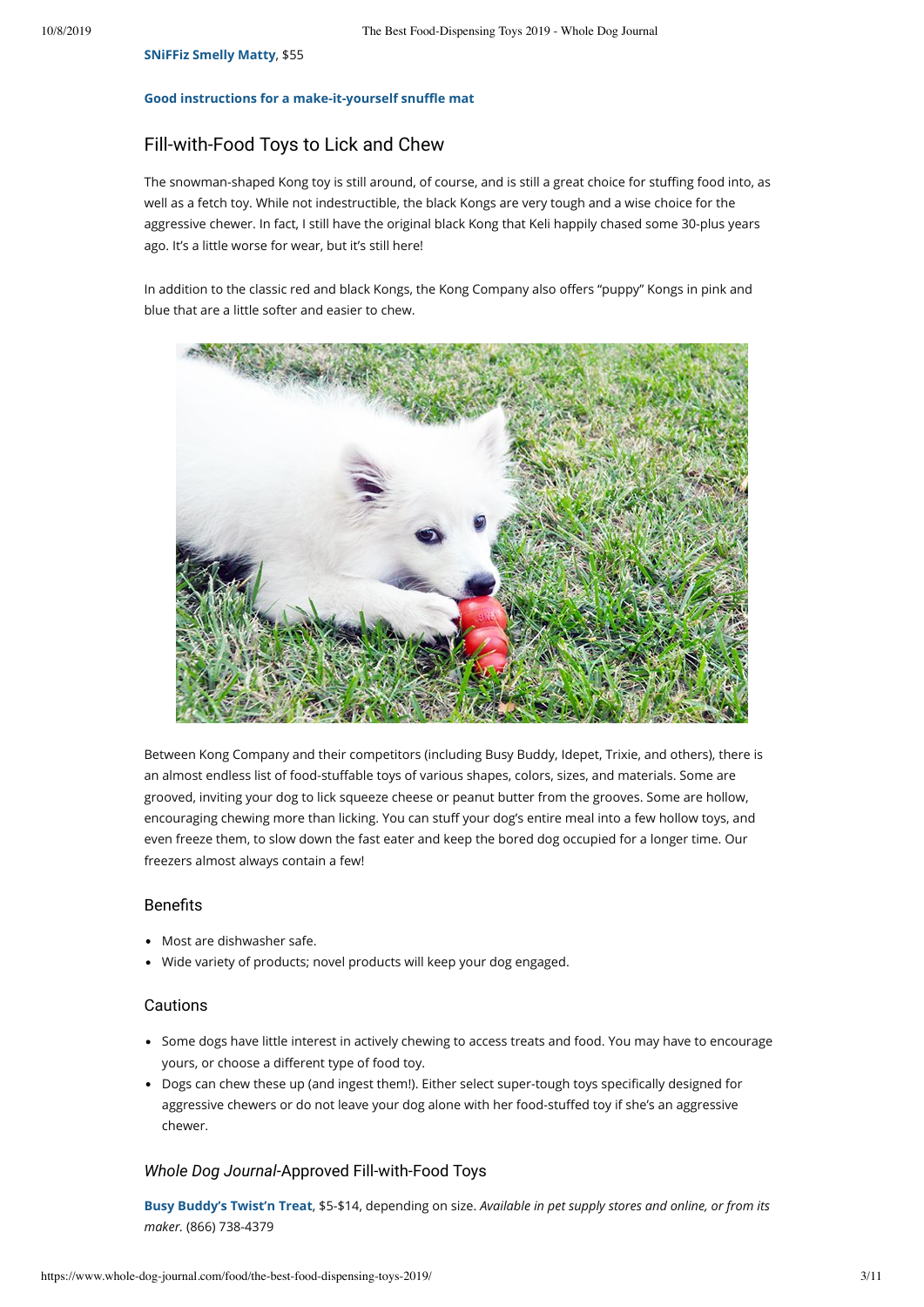**Idepet Dog Toy Ball**, \$9

**Kong**, \$7-\$14, depending on size.*See the entire line of classic Kong toys at the company website. Available for purchase in pet supply stores everywhere and online.*

Kong Genius Leo Food Dispensing Dog Toy, \$5-\$8, depending on size. *Connect several to add to difficulty. Available in pet supply stores and online.*

# Kibble-Dribbling Toys

I call these products "push toys," because dogs need to push and roll them around in order to get kibble to fall out of them. What they all have in common is a compartment that you can fill with kibble or other small, hard treats, and a hole for the treats to spill out off, provided the dog rolls it over and over.

The first product like this that I ever saw was the Buster Cube – a hard plastic cube with rounded corners and a hole on one side for the treats to spill out of. Omega Paw's Tricky Treat Ball was similar, but made of a softer vinyl material that didn't make such an ungodly racket as a dog rolled and bashed it around, making the food fall out a piece or two at a time.

Today, there are many variations of these kibble-dribbling toys, including those original products. Look for products that won't spill all the goods too quickly, but aren't so difficult to get food out of that your dog gives up in frustration. Another nice feature is the ability to open the toy in order to empty it completely every so often; you don't want pieces of kibble to get stuck inside, grow moldy, and only then fall out and be eaten by your dog.



Kong came out with a product that we like a lot: the Kong Wobbler, which is shaped like the original Kong, but made of two hard plastic halves that screw together, making it incredibly easy to load with kibble or treats and open afterward for cleaning. The bottom half is weighted so that the toy rights itself after each push, which increases the interactive nature of the toy and makes it a bit more engaging than some of the other push toys. Our pot-bellied pig, Dexter, happily eats part of his meal from a Kong Wobbler!

Note that, depending on the level of difficulty, your dog may need to be taught how to use these toys. Roll or push it over several times so she can see the treat fall out (and eat it) each time. Encourage her to use her nose and/or paws to engage the toy until she realizes that she can make the treats appear.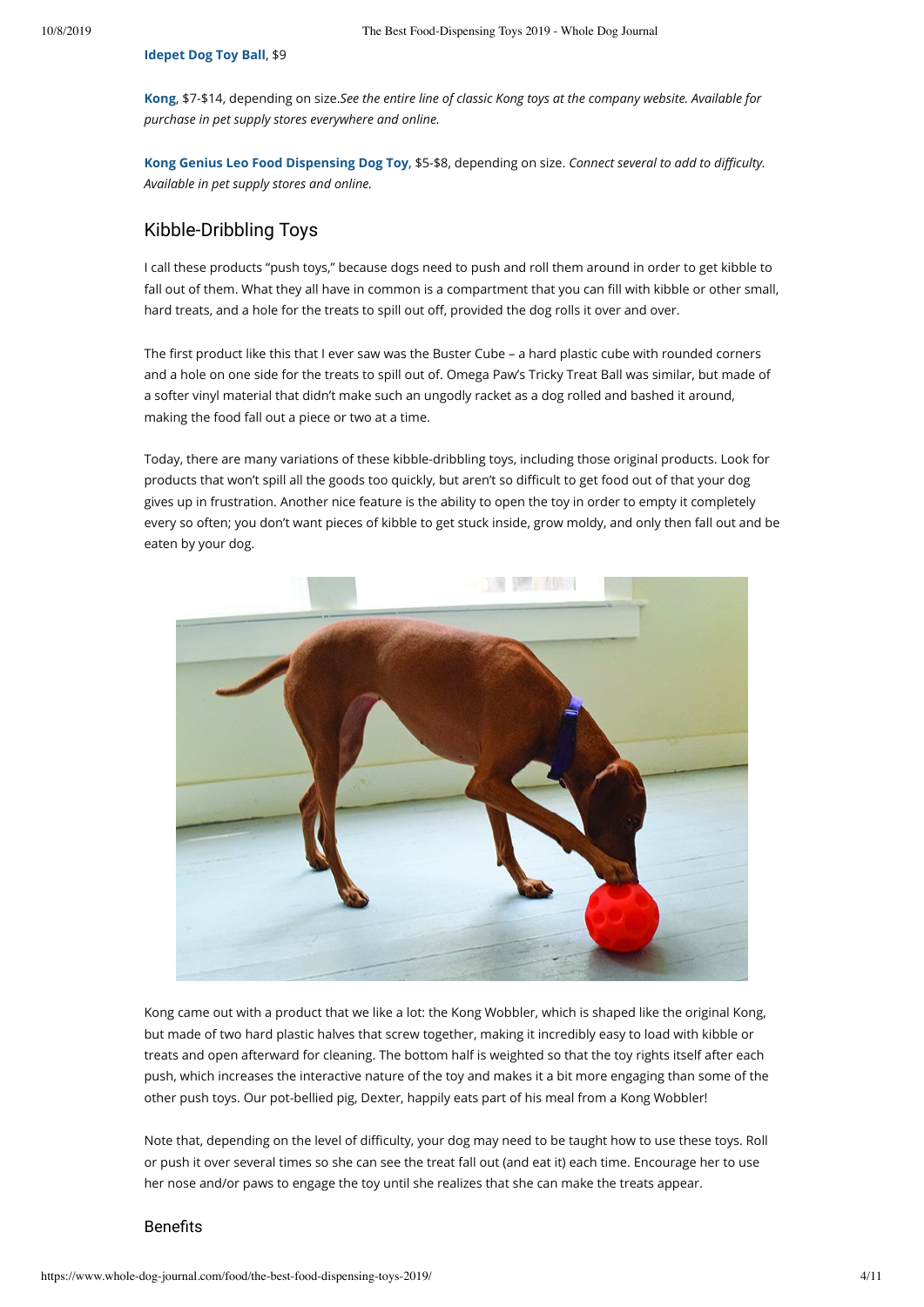10/8/2019 The Best Food-Dispensing Toys 2019 - Whole Dog Journal

More interactive than most of these other products; playful dogs will particularly enjoy these.

### Cautions

- Because these toys are meant to be pushed or pawed around in order to dispense the treats, they are not necessarily able to withstand chewing (unlike the products mentioned in the previous category, which are designed to give up their food stuffing by being licked and chewed). These products would not be appropriate for dogs whose go-to tactic is to try to chew the food out of the toy. Dedicated chewers can damage, chew, and ingest pieces of these toys if they are so inclined.
- Be aware! These toys can be very noisy, especially on hard floors.

#### *Whole Dog Journal*-Approved Kibble-Dribblers

**Busy Buddy's Kibble Nibble**, \$11-\$16, depending on size. *Available in pet supply stores and online, or from its maker.* (866) 738-4379

**Omega Paw's Tricky Treat Ball**, \$5-\$8, depending on size. *Available in pet supply stores and online.*

**Our Pets Buster Cube**, \$11-\$12, depending on size. *Available in pet supply stores and online.*

# Slow-Feeder Bowls

In contrast to the push-around toys, these products are designed to be stationary – though they, too, are meant to slow down speed eaters. Slow feeding is believed to decrease the potential for life-threatening choking or bloat, a not-uncommon problem in dogs who inhale their meals.



These products are usually grooved or have pegs in the bowl, requiring the dog to use her tongue to reach the food. They are often weighted and/or equipped with non-skid feet and a wide base to minimize spillage. They may not be quite as challenging as some of the other food-toy products, though this makes them a good choice for dogs who get easily discouraged and stop trying to get treats from the more difficult designs.

- These products work equally well for feeding dry food, wet food, raw frozen, or home-prepared.
- Most are dishwasher-safe.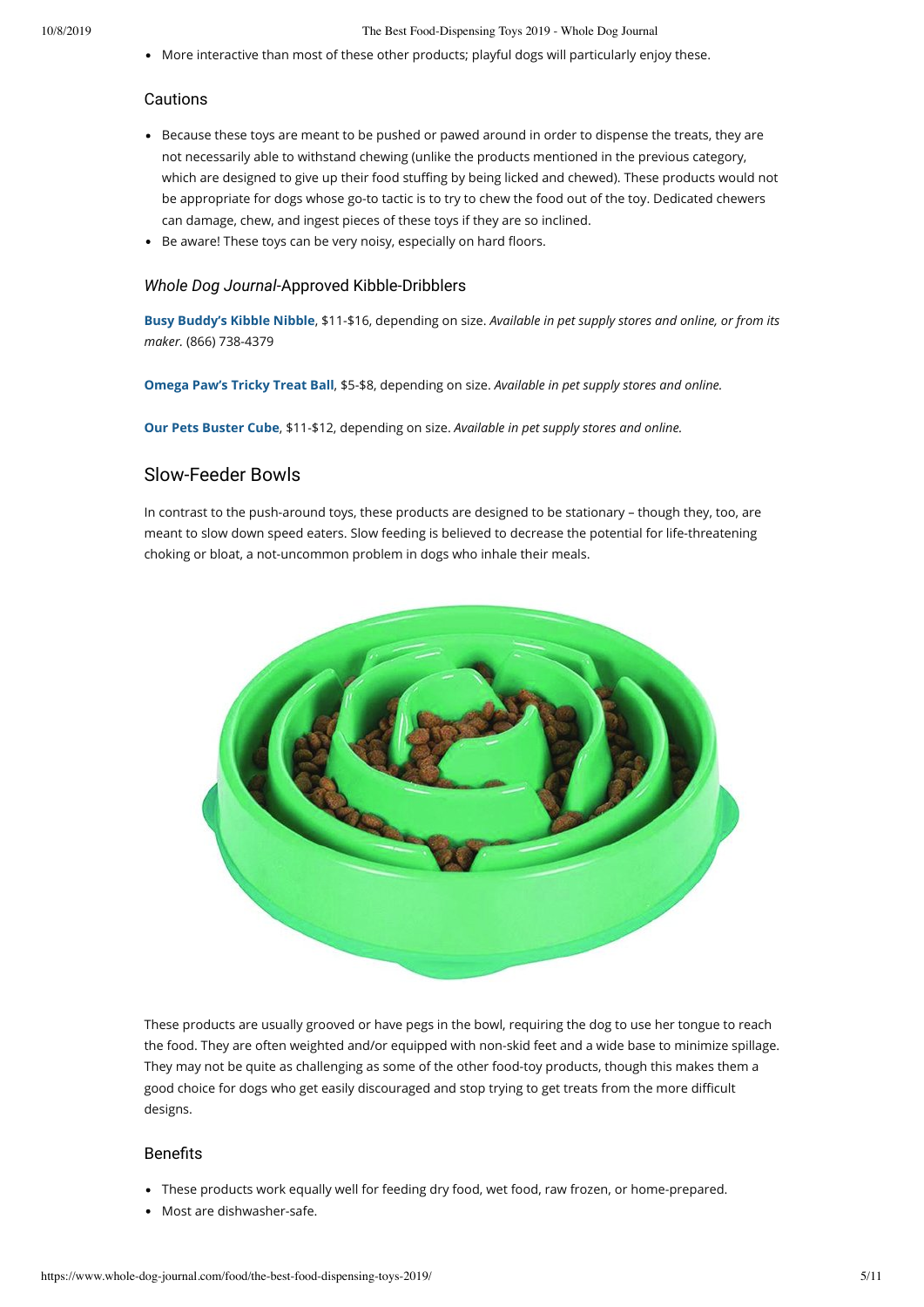#### Cautions

- The grooves in some designs can make these bowls difficult to wash without a dishwasher.
- Most of these products are made for larger dogs; fewer models are available for small dogs.

#### *Whole Dog Journal*-Approved Slow Feeders

**Kyjen Slo-Bowl Feeder**, \$15. *Available in pet supply stores and online.*

**Neater Pets' Slow Feeder**, \$27. (877) 917-7387

**Outward Hound's Slo Bowls**, \$10-\$20. *Available in pet supply stores and online, as well as from their maker.* (800) 477-5735

**QT Dog's Brake-Fast Stainless Steel Dog Bowl**, \$10-\$23, depending on size. *Available in pet supply stores and online.*

# Licky-Sticky Things

Compared to some of the other food-dispensing toys, "licky-sticky" is a relatively new concept. This category describes products that are meant to be filled with a type of food that the dog can remove only by determined and prolonged licking, such as peanut butter, cream cheese, yogurt, baby food, or a pt-type canned food - and that are designed to be affixed to a stationary position (usually with suction cups).

Prior to the invention of these products, I've suggested to clients that they just smear cheese or peanut butter on the refrigerator door or shower wall. I can see how some might prefer this alternative!

The thing I like best about these is that they can keep your dog relatively immobile, happily occupied, and licking/eating, while you attend to a husbandry task that requires two hands, such as buckling a muzzle, bathing, grooming, taking a temperature, etc. That's so useful that I actually squealed with delight the first time I saw one!

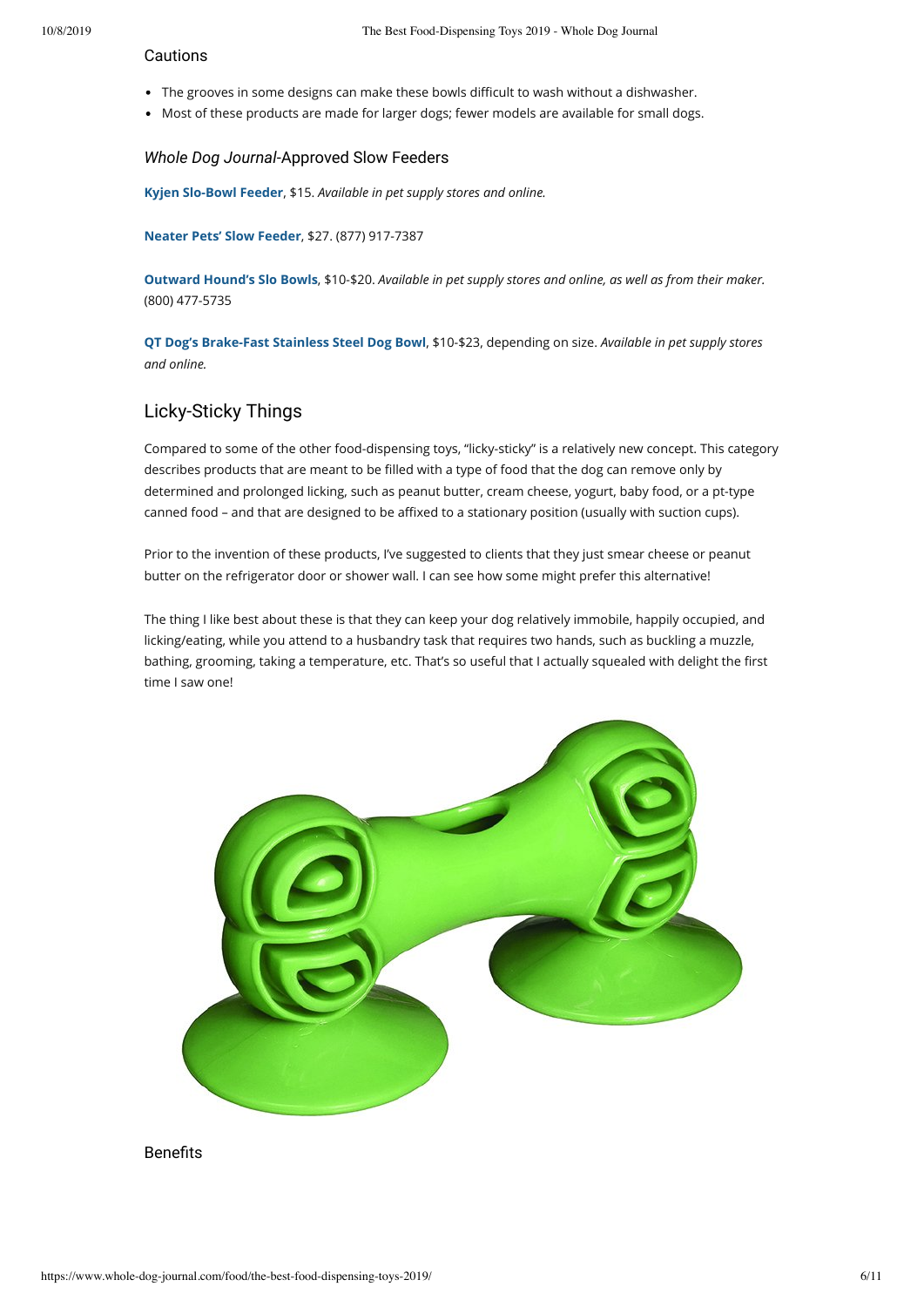- Because the dog can't carry them off to enjoy in private, these are great for keeping him in one spot, without force or restraint.
- The dog's enjoyment of delicious treats may classically condition him to associate grooming (or whatever you are doing to him while he licks the food) with good things, making him more happier to cooperate and participate.

# Cautions

- These products may not be a good choice for a dog who has food-guarding behavior, unless and until behavior modification has been done.
- If your dog is prone to chewing up toys, don't leave him unattended with any of these products. Most are flexible and not durable, as they are meant for licking, not chewing.

# *Whole Dog Journal*-Approved Licky-Sticky Things

**Aquapaw Slow Treater Treat Dispensing Mat**, \$11. *Available from Amazon.com and from its maker.*

**Chase 'N Chomp's Sticky Bone**, \$15.

**Helpcook Dog Lick Pad**, \$13.

**Hyper Pet's Lickimat Dog Mat**, \$6-\$10.

**Hyper Pet's Lickimat Dog Soother**, \$5 for creamier treats.

# Interactive Toys and Dog "Puzzles"

Interactive toys have become very popular since they first appeared a decade or so ago - and with good reason. They make a dog work for her treats, with her brain as well as her body! Brain games are incredibly useful for keeping dogs mentally as well as physically healthy.

Swedish dog-toy designer Nina Ottosson started developing her line of interactive toys in 1990. Today, there are dozens of her products on the market, as well as many from other designers. Some are clear-cut imitators, others are quite innovative and original. All are guaranteed to provide dogs with fun and stimulation.

- These are fun for all dogs, but especially useful for helping to entertain and occupy senior, handicapped, or rehabilitating dogs who need to be kept calm.
- Because most of these were designed to have the human interacting with the dog as the dog interacts with the toy, they are also good for relationship-building.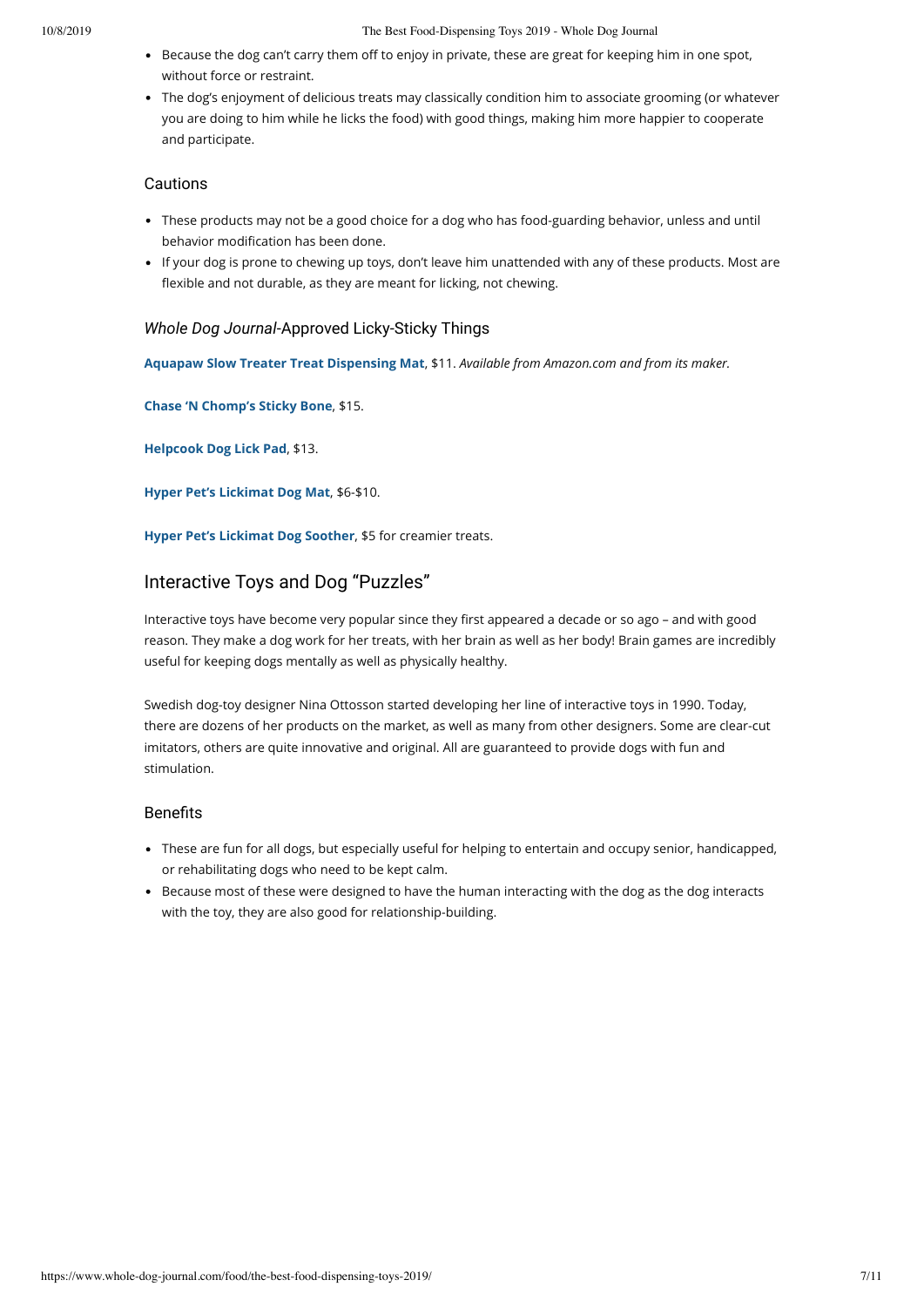10/8/2019 The Best Food-Dispensing Toys 2019 - Whole Dog Journal



### Cautions

- Some of these interactive toy puzzles are quite complex and challenging. Your dog may need some assistance, at least at first, to help her succeed and learn, and avoid frustration. Start with simpler toys and work up to the more challenging ones once she understands how the games are played.
- The early Nina Ottosson toys were made of wood easily chewed and hard to clean. More recent models are made of plastic; still some have small pieces that your dog can chew up if you are inattentive.
- These toys are designed to be used under human supervision. Many of them are easily destroyed if left with your dog unattended.

# *Whole Dog Journal*-Approved Interactive Toys

**Nina Ottosson**'s dog puzzles, \$10-\$30. *See complete line of products available on the company website. Available in pet supply stores and online.*

**Trixie Pet Products' Dog Activity Strategy Games**, \$10-\$30. *See complete line of products available on the company website. Available in pet supply stores and online.*

# Electronic Treat Dispensers

Last, but by no means least, is a new generation of computerized electronic food-dispensing toys, giving a whole new look and feel to the treat-dispensing toy market.

The earliest products in this category allowed you use a remote control to release a treat to your dog at a distance from you. Next, they came with timers, so you could release meals or treats at pre-set or random intervals (helpful for preoccupying dogs with separation anxiety or isolation distress). Today, some allow your to dispense treats to (and sometimes, communicate with) your dog from remote locations, via an app on your phone or computer!

Many dog owners and trainers are fascinated with the technology. Some products can be set to beep randomly to signal to your dog that a treat is coming, and some will actually take pictures of your dog as she arrives to eat the treat.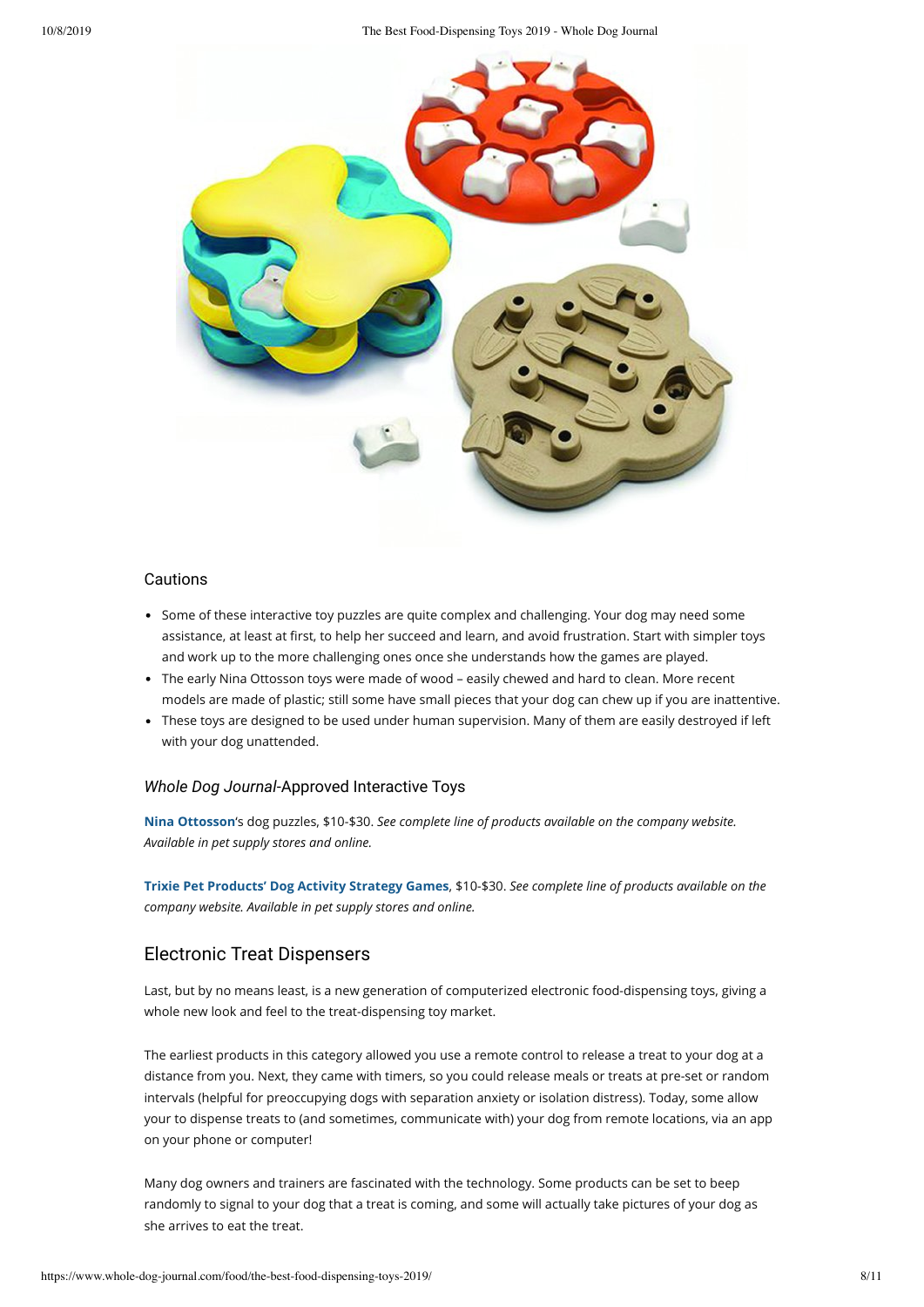

I will confess I'm a technology troglodyte and am pretty intimidated by these products! But I do love the remote treat-dispenser function that allows you to signal to your dog the opportunity for a treat from 50 to 500 feet away, depending on the brand. This type of toy has many helpful applications, such as when visitors arrive, you can use its function to move your dog away from the door (as he runs to get his treats from the machine that you have set up elsewhere). Other training and management applications include situations where you want the dog to go to her bed, move away from begging at the table, stop obsessing over squirrels or UPS trucks outside, and more.

- Brilliant for engaging dogs who are easily bored when left home alone. Anticipation of random treats can keep the canine brain engaged and out of trouble.
- Surveillance features (still camera, one-or two-way audio, video, and/or live-stream monitoring), ease owner anxieties about home-alone dogs, too.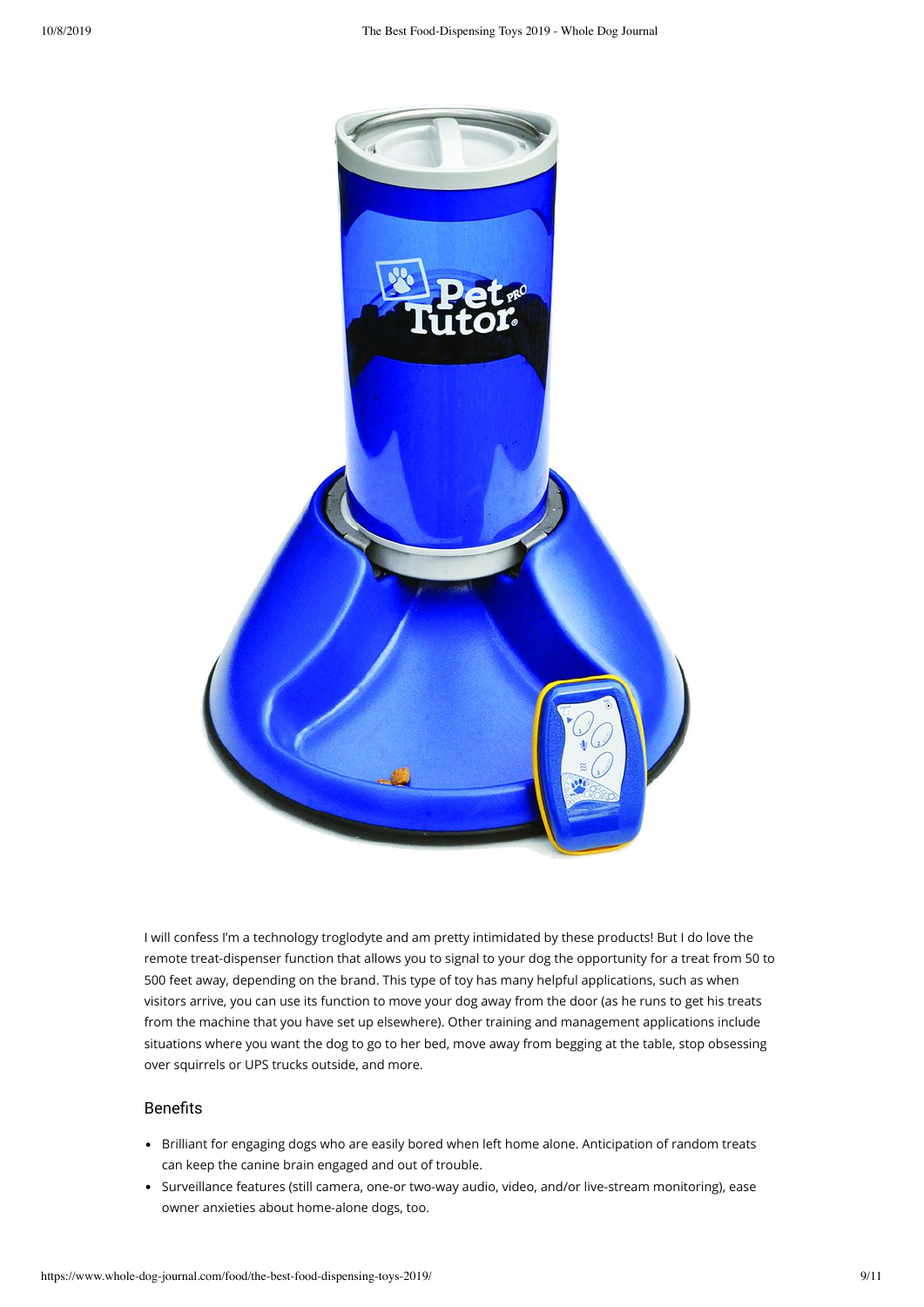#### Cautions

- The remote treat-dispensing function can potentially cause problems in a multi-dog household, especially if there is competition for resources. Be careful!
- Some of the fancier high-tech products require a fair amount of Internet bandwidth to function. If you are on satellite/limited bandwidth, they may not work or be optimal for you.
- You do need to be somewhat tech-savvy or have access to someone who is to figure some of this stuff out!
- These can be quite pricey.

# *Whole Dog Journal*-Approved Electronic Treat Dispensers

**Furbo Dog Camera**, \$199. *Dispenses treats via phone app; also takes video and allows two-way audio.*

**PetCube Bites**, \$249. *HD pet camera that allows you to monitor and talk to your dog and ing treats via app.* (888) 447-2522

**PetSafe Treat & Train Remote Reward Dog Trainer**, \$120. *Dispenses treats via remote control.*

**Ready Treat Remote Treat Dispenser**, \$50. *Dispenses only one serving of treats via remote control before needing to be reloaded.*

**Smart Animal Training's Pet Tutor**, \$299. *Can be operated with remote control as well as phone app; can be programmed to release food randomly or at set intervals.* (877) 250-2694

# Lots to Choose From

As you can see, there are many options for teaching your dog to play with her food. A list of examples of products in each category appears on page 22. Find the ones that are likely to appeal to her – and to you – and get started!

*Author Pat Miller, CBCC-KA, CPDT KA, is WDJ's Training Editor. She live in Fairplay, Maryland, site of her Peaceable Paws training center.*

# FOLLOW US ON INSTAGRAM **@DOGSOFWHOLEDOGJOURNAL**